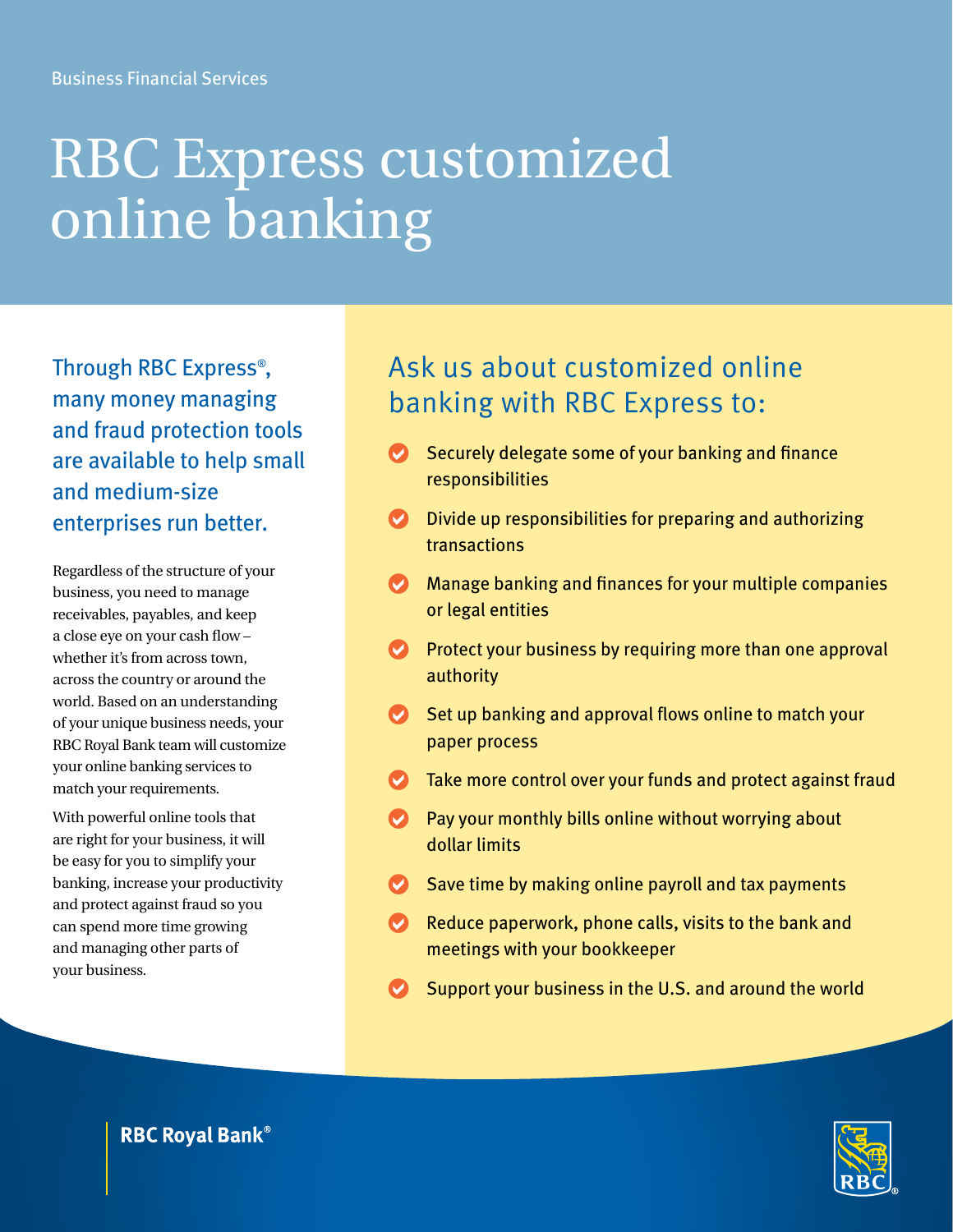#### **Delegate responsibilities and take control of your cash**

Banking online with RBC Express gives you the 24/7 accessibility, control and convenience you need to make timely business decisions based on up-to-the-minute financial information – all without calling or visiting the bank, sending or waiting for a fax.

You will have control over all your businesses and legal entities, including accounts at other global financial institutions, for a holistic approach to all your business banking needs. To improve your processes, you can delegate responsibilities to different people in more than one location and assign them online access to only see and do what they need for their specific roles.

By getting an accurate picture of your total cash position anytime – whether you're in your office or halfway around the world – you can move quickly to bring down your borrowing costs and make the most of investment opportunities.

#### **Save time and money. Increase business productivity.**

Here's how you can use your customized banking online to save time and money as you increase your business productivity:

- **>** Reduce the need to invoice, collect and deposit paper-based payments by using online collection tools. This helps you improve forecasting and increase your opportunities to lower borrowing costs.
- **>** Cut down the risks and processes around manual cheque issuing, mailing and storage by paying monthly bills, suppliers, payroll and taxes online with the freedom to set your own dollar limits.
- **>** Use remote or in-advance payment approvals to add convenience, save on late penalties, maintain good supplier relationships and manage your business while you're away.
- **>** Stay on top of your finances by instantly viewing details of daily business accounts, Visa\*, GIC, loan information and mortgage details. You'll have convenient online access to all this information for up to 180 days, and you can tailor your searches to find what you need without having to call the bank or sort through files.
- **>** Bookkeeping is now easier with a direct link to your Merchant Direct<sup>†</sup>, Moneris Solutions<sup>†</sup> online reporting tool without having to sign back into RBC Express.
- **>** Quickly identify accounting or payment errors so they can be addressed before they become serious problems. This helps you resolve issues quickly, reduce the potential for dispute, protect against fraud and improve customer service.
- **>** Gain peace of mind and safeguard your information with robust security features and a full-record backup for disaster recovery.
- **>** Save yourself time and money by choosing to reduce paper use in cheques, envelopes and paper statements, and downsize your storage needs with seven years' access to electronic statements.‡
- **>** Save time, save money and build business relationships by using fast online U.S. dollar payments instead of sending U.S. cheques to pay suppliers or employees who bank in the U.S. You'll avoid having to operate a separate account south of the border or waiting weeks for cheques to clear, which may strain business relationships.

#### **Want to learn more about business practices to increase your success?**

Get a free copy of our 24-page guide to "Improving Your Company's Productivity Through Sound Business Practices" Call 1-800-769-2520 or visit www.rbcroyalbank.com/productivity

> Improving your company's productivity through sound business practices

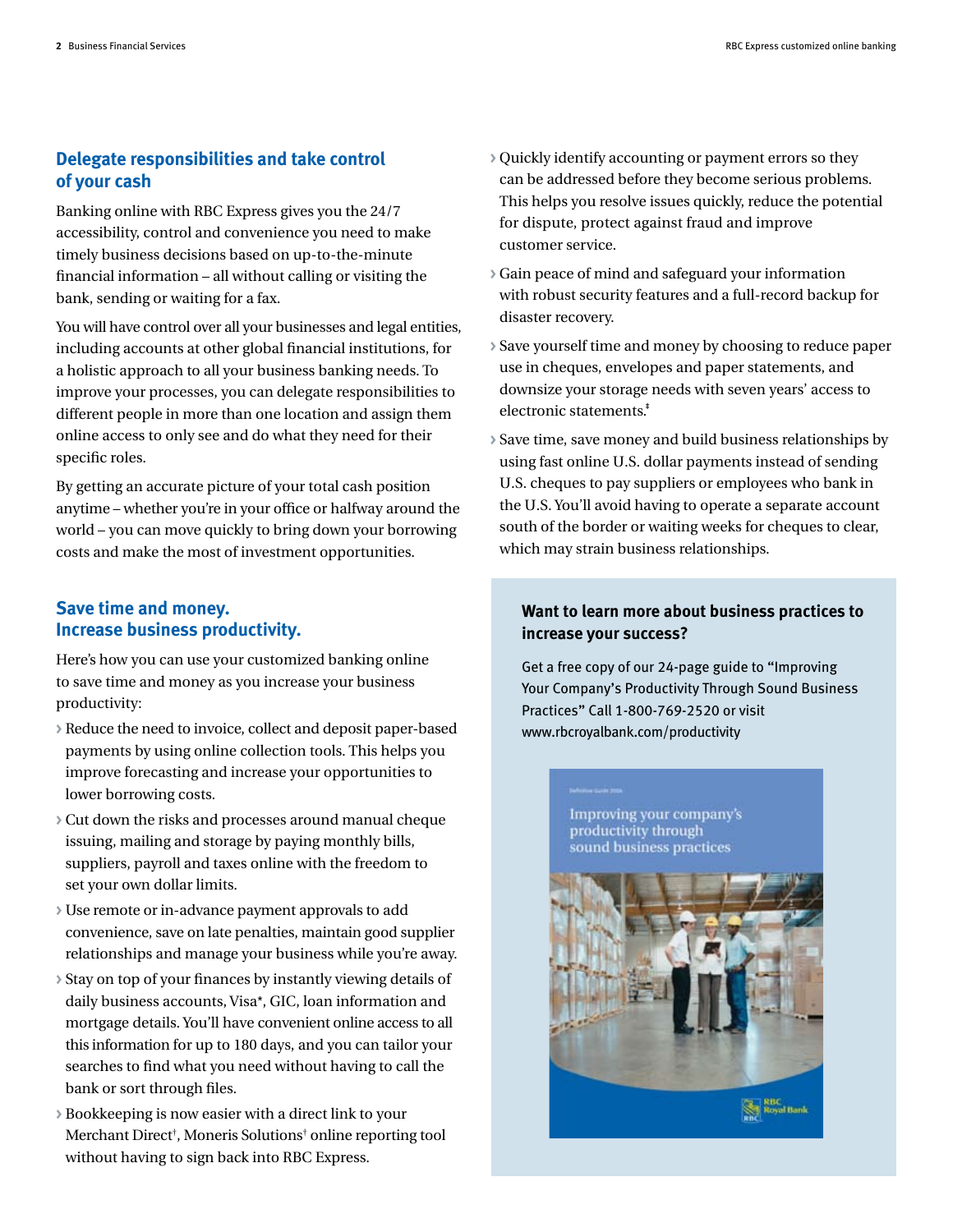

#### **Add online flexibility with RBC Express**

#### **RBC Express comes with all these core services:**

- Balance and transaction reporting
- Images of statements, cheques and other account items
- **Account transfers**
- **Bill payments**
- Stop payments
- Integrated link to Merchant Direct

#### **Depending on your business needs, you could also benefit from:**

- Wire payments in multiple currencies
- Direct deposits for employees and suppliers
- **Direct payments from customers**
- Tax payments and filing
- Full details of incoming wire payments
- **Lockbox**
- Positive Pay cheque fraud mitigation tool
- **Chargeback reporting**
- **Global banking capabilities**

#### **Integrate and manage your global banking**

Use the convenience of RBC Express Global Banking for Europe and Asia-Pacific to consolidate your global banking and manage your international cash position.

You can access information on overseas operating accounts in local and international currency, make and receive payments in local or international currencies, manage foreign exchange, and benefit from several other online cash management services, including controls for fraud protection and readily available audit trails.

#### **Rely on high-security protection for your money, information and privacy**

Your banking information is protected by multilevel security features and state-of-the-art encryption. With RBC Express you have multiple levels of control, including a rigorous "two-factor" security process using RSA SecureID $^{\circledR*}$ tokens, plus individual passwords to authenticate users and specific actions. RBC Express helps you stay ahead – it's continually enhanced and upgraded to reflect the latest advances in technology and provides a reliable backup for disaster recovery.

### Learn more with a quick online tour

**Take a tour through our interactive demo and find out how RBC Express can benefit your business: www.rbcroyalbank.com/rbcexpress/demo/**